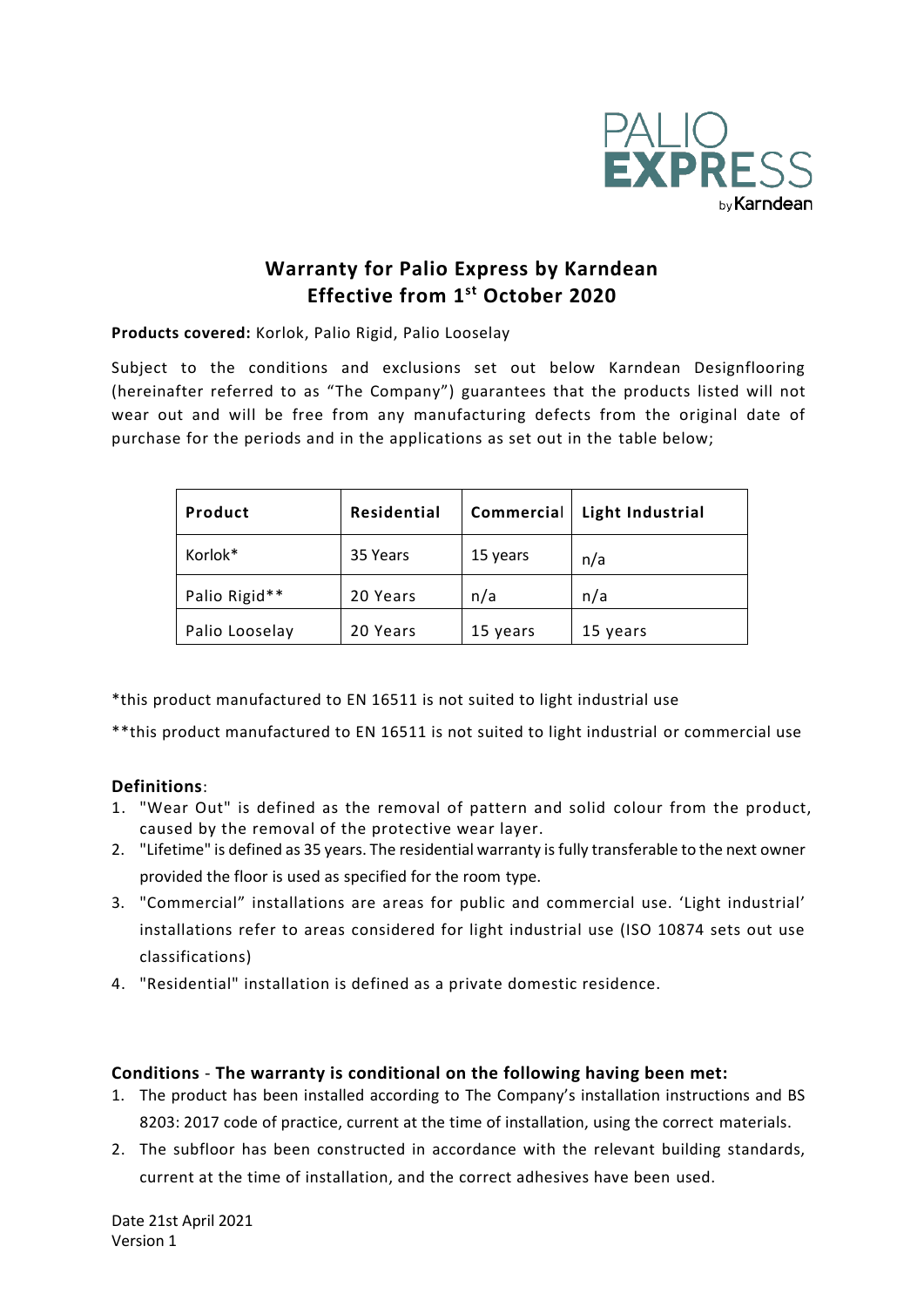- 3. The product used has been correctly specified for the use of room (ref EN ISO 10874).
- 4. The floor has been maintained in accordance with the Company's cleaning and maintenance instructions.
- 5. Suitable barrier matting has been provided to all external entrances to prevent the ingress of abrasive materials including grit. Protection (e.g. felt pads or castor cups) has been fixed to the feet of the furniture to prevent damage. The product has been subjected to normal wear and tear.
- 6. For products with a click mechanism, the minimum recommended expansion gap must have been allowed around all fixed items including walls and pipework. These floors must also be fully floated i.e. no items/fixtures/fittings should be permanently fixed either to or through the flooring.

#### **Exclusions - The following exclusions shall apply:**

- 1. Defects caused by incorrect or sub-standard installation.
- 2. Any willful or accidental damage (fire, flood, impacts, objects being dropped, dragged across the floor, etc.).
- 3. Any immediately obvious manufacturing defects which have not been notified to The Company within 6 months of installation.
- 4. Damage to products because of poor maintenance, as well as any reduction in surface gloss and texture due to normal wear and tear.
- 5. Defects caused by poor or incorrect subfloor preparation, including where the residual moisture in the subfloor exceeds that permitted by BS8203.
- 6. Damage caused by stains, excessive heat, cuts, scratches/scuffs, and/or other misuse.
- 7. Damage caused by localized 'hot-spots/thermal blocks' when underfloor heating has been installed. Examples include damage caused by rubber-backed rugs or other items which do not allow heat to circulate freely.
- 8. Modifications, alterations or repair, other than by a professionally trained installer.
- 9. Damage caused by indentation and abrasion: e.g. unprotected castor wheels, furniture legs, high and spiked heels.
- 10. Damage or fading caused by external factors, including but not limited to exposure to the sun, mats, excessive temperature, water (including water leakage and subfloor water) heat and hydrostatic pressure.
- 11. For products with a click mechanism, damage to the click mechanism or associated damage.

#### **Important information**

This warranty does not guarantee the product to be fit for a particular purpose or use. It is the responsibility of the user or user's agent to ensure that it is suitable for intended use.

Samples supplied prior to the installation of the floor may be from a different batch. Shading, colouration and texture may differ from the final material installed. For residential customers, only, this warranty is transferable; should the purchaser move house, the warranty will remain with the floor purchased. i.e. the warranty is for the property not purchaser. If the warranty is transferred, the residual duration will transfer to the new owner. This warranty covers product only.

Date 21st April 2021 Version 1